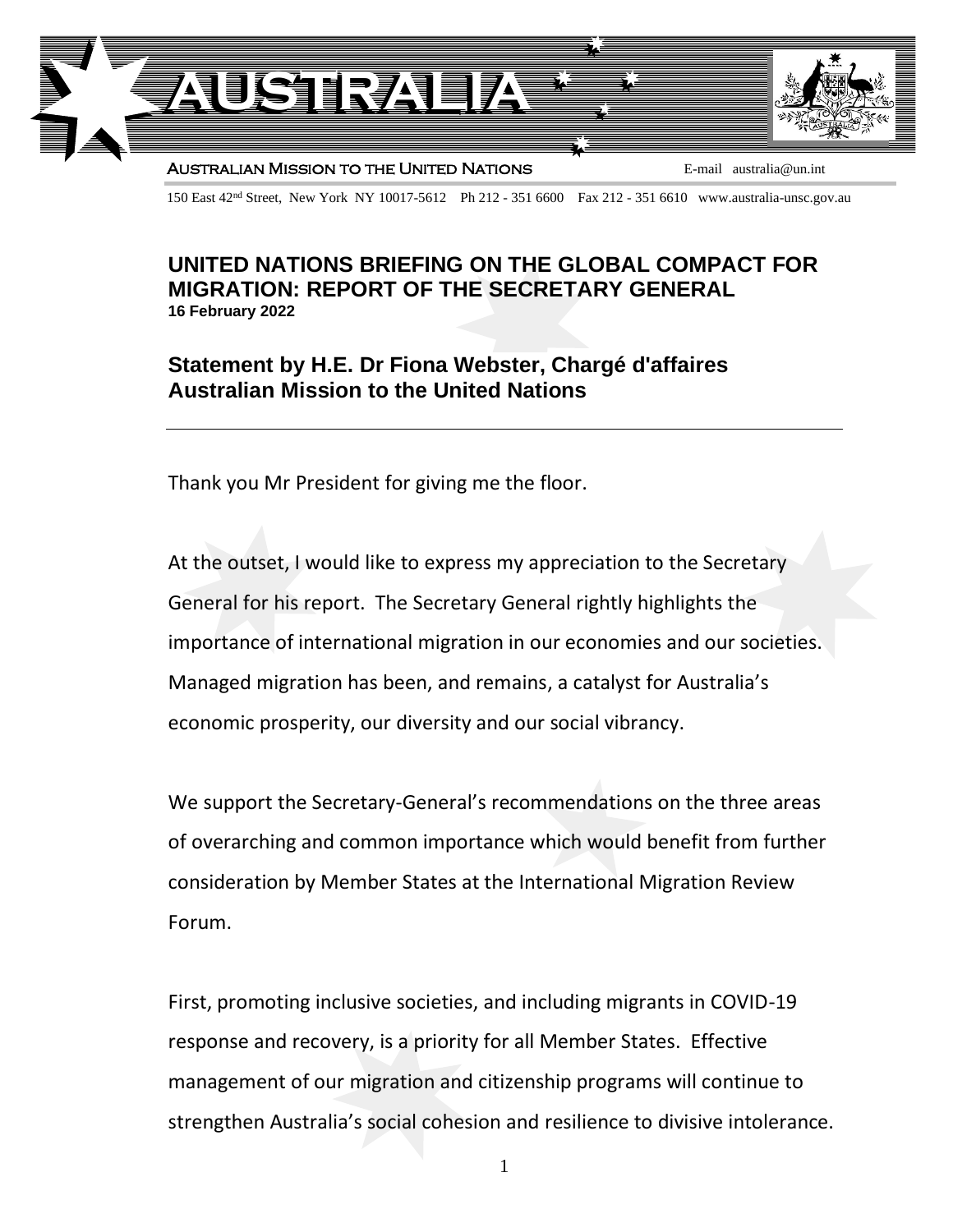Secondly, promoting safe and regular migration will be vital in addressing critical labour shortages, driving sustainable population growth and boosting productivity to support Australia's economy.

Thirdly, preventing loss of life and other tragedies that occur as a result of irregular migration demands policy coherence and clear implementation in order to break the business model of people smugglers.

We would also welcome time being set aside during the IMRF to discuss the challenge of integrating health security with border controls to support States manage human mobility during global pandemics. Member States should work together to agree a set of overarching principles for the maintenance of safe, predictable and sustainable international travel.

Mr President,

Australia looks forward to participating actively in negotiation of the progress declaration. The progress declaration should reaffirm our commitment to ensuring safe, orderly and regular migration, as well as to ending the impunity of transnational criminal networks that seek to profit from irregular movement and taking action to stop migrants from falling prey to this insidious criminal activity. In considering the GCM, we need to recall that the activities listed under each objective in the Compact are merely illustrative of possible State practice.

2